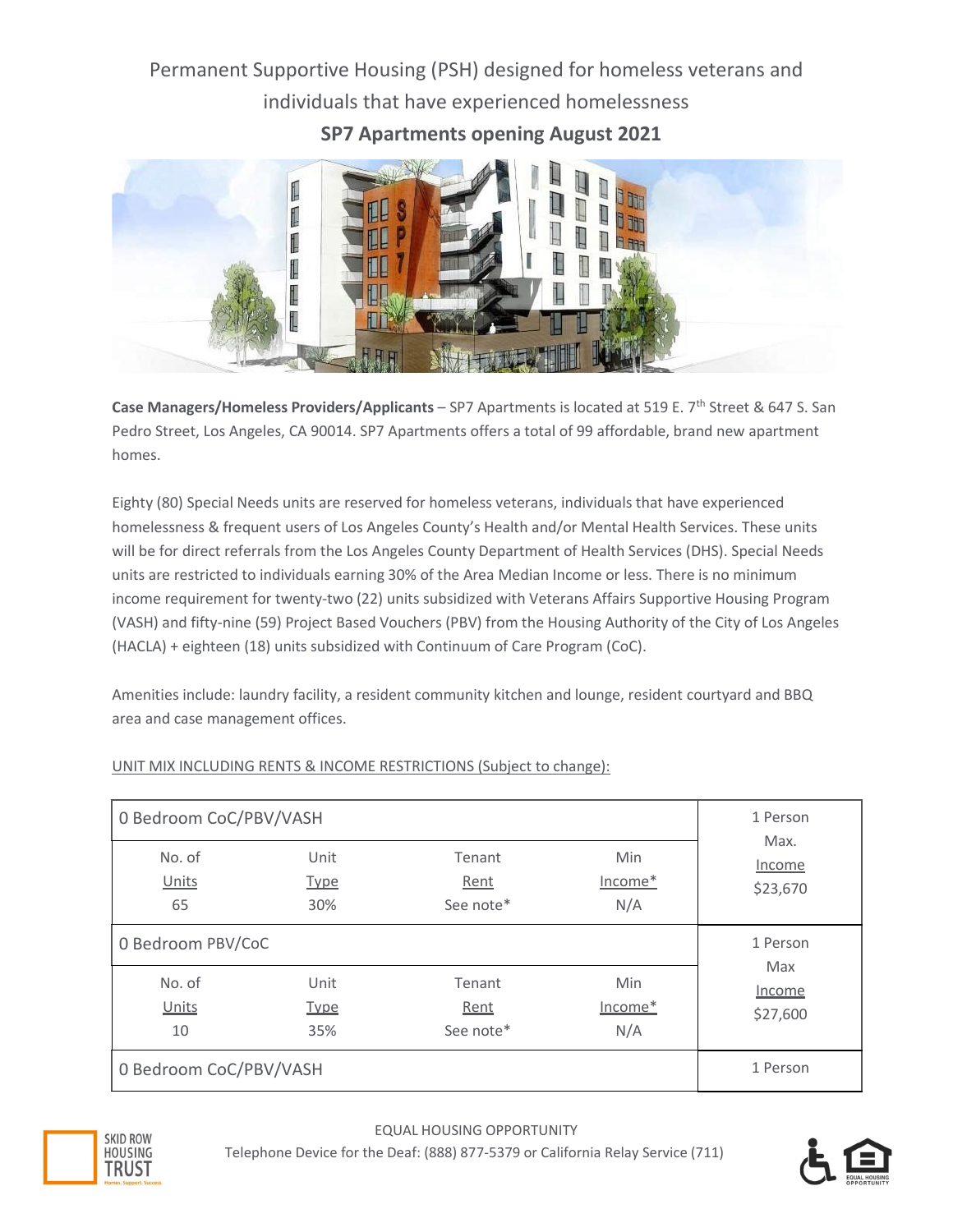| No. of            | Unit        | Tenant    | Min           | Max      |
|-------------------|-------------|-----------|---------------|----------|
| Units             | <b>Type</b> | Rent      | Income*       | Income   |
| 6                 | 40%         | See note* | N/A           | \$31,550 |
| 0 Bedroom PBV/CoC |             |           |               | 1 Person |
| No. of            | Unit        | Tenant    | Min           | Max      |
| Units             | <b>Type</b> | Rent      | <b>Income</b> | Income   |
| 18                | 50%         | See note* | N/A           | \$39,600 |

\*There is no minimum income requirement for Project Based Voucher units and individuals will pay approximately 30% if their adjusted monthly income in rent as determined by HACLA, VASH & CoC.

\*\* All households in these 99 units must also meet the eligibility requirements and occupancy standards for Housing Authority City of Los Angeles (HACLA), and Veterans Affairs Supporting Housing Program (VASH) and Continuum of Care (CoC).

As required by the Tax Credit Allocation Committee (TCAC), mobility/hearing/sight impaired households will have priority for twelve (12) units designed for the mobility impaired and five (5) units designed for the hearing/sight impaired.

Affordable rents are income‐restricted in accordance with the Low Income Housing Tax Credit (LIHTC) program, the HOME Investment Partnerships Program (HOME), and other regulatory agreements. Income limits are subject to change.

#### **HOW TO APPLY**

DHS will pull applicants from the Coordinated Entry System (CES). To join CES, please visit [http://ceslosangeles.weebly.com](http://ceslosangeles.weebly.com/) or visit the following locations:

| San Fernando Valley:                                                                                                   | San Fernando Valley:                                                                                                              | San Fernando Valley:                                                                                                   | San Gabriel Valley:                                                                                                               |
|------------------------------------------------------------------------------------------------------------------------|-----------------------------------------------------------------------------------------------------------------------------------|------------------------------------------------------------------------------------------------------------------------|-----------------------------------------------------------------------------------------------------------------------------------|
| LA Family Housing<br>7843 Lankershim Blvd<br>North Hollywood, CA 91605<br>(818) 982-4091<br><b>San Gabriel Valley:</b> | Ascencia's Access Center<br>1851 Tyburn St<br>Glendale, CA 91204<br>(818) 246-7900<br><b>San Gabriel Valley:</b>                  | San Fernando Valley<br><b>Community Mental Health</b><br>Center<br>14660 Oxnard St.<br>Van Nuys, CA 91411<br>Metro LA: | <b>Union Station Homeless Services</b><br>Adult Center<br>412 S. Raymond Ave<br>Pasadena, CA 91105<br>(626) 240-4550<br>Metro LA: |
|                                                                                                                        |                                                                                                                                   |                                                                                                                        |                                                                                                                                   |
| <b>VOA</b><br>4501 Santa Anita Ave<br>El Monte, CA 91731<br>(626) 442-4357                                             | Eastern Region-Pomona<br>Homeless Outreach<br>2040 N Garey Ave<br>Pomona, CA 91767<br>(909)593-4796                               | <b>Volunteers of America</b><br>628 San Julian St<br>Los Angeles, CA 90014<br>$(213) 624 - 4357$                       | <b>Blesses Sacrament</b><br>6636 Selma Ave<br>Los Angeles, CA 90028<br>$(323)$ 462-6311                                           |
| Metro LA:                                                                                                              | Metro LA:                                                                                                                         | Metro LA:                                                                                                              | Metro LA:                                                                                                                         |
| Exodus Recovery<br>1920 Mango St<br>Los Angeles, CA 90022<br>(323) 221-2591                                            | Homeless Outreach Program<br>Integrated Care System (HOPICS)<br>5715 S. Broadway<br>Los Angeles, CA 90037<br>(323) 948-0444 x 131 | Homeless Healthcare LA<br>2330 Beverly Blvd<br>Los Angeles, CA 90057<br>(213) 744-0724                                 | Downtown Women's Center<br>442 San Pedro St<br>Los Angeles, CA 90013<br>$(213) 624 - 4357$                                        |
| West LA:                                                                                                               | West LA:                                                                                                                          | West LA:                                                                                                               | South East/West:                                                                                                                  |
| Annenberg Access Center<br>503 Olympic Blvd<br>Santa Monica, CA 90401 (310)<br>450-4050                                | St. Joseph Homeless Center<br>404 Lincoln Blvd<br>Venice, CA 90291<br>(310) 399-6878                                              | VA Greater Los Angeles<br>Healthcare System<br>11301 Wilshire Blvd #402<br>Los Angeles, CA 90073                       | Southern California<br>Rehabilitation Program (SCHARP)<br>2620 Industry Way Ste C<br>Lynwood, CA 90262                            |



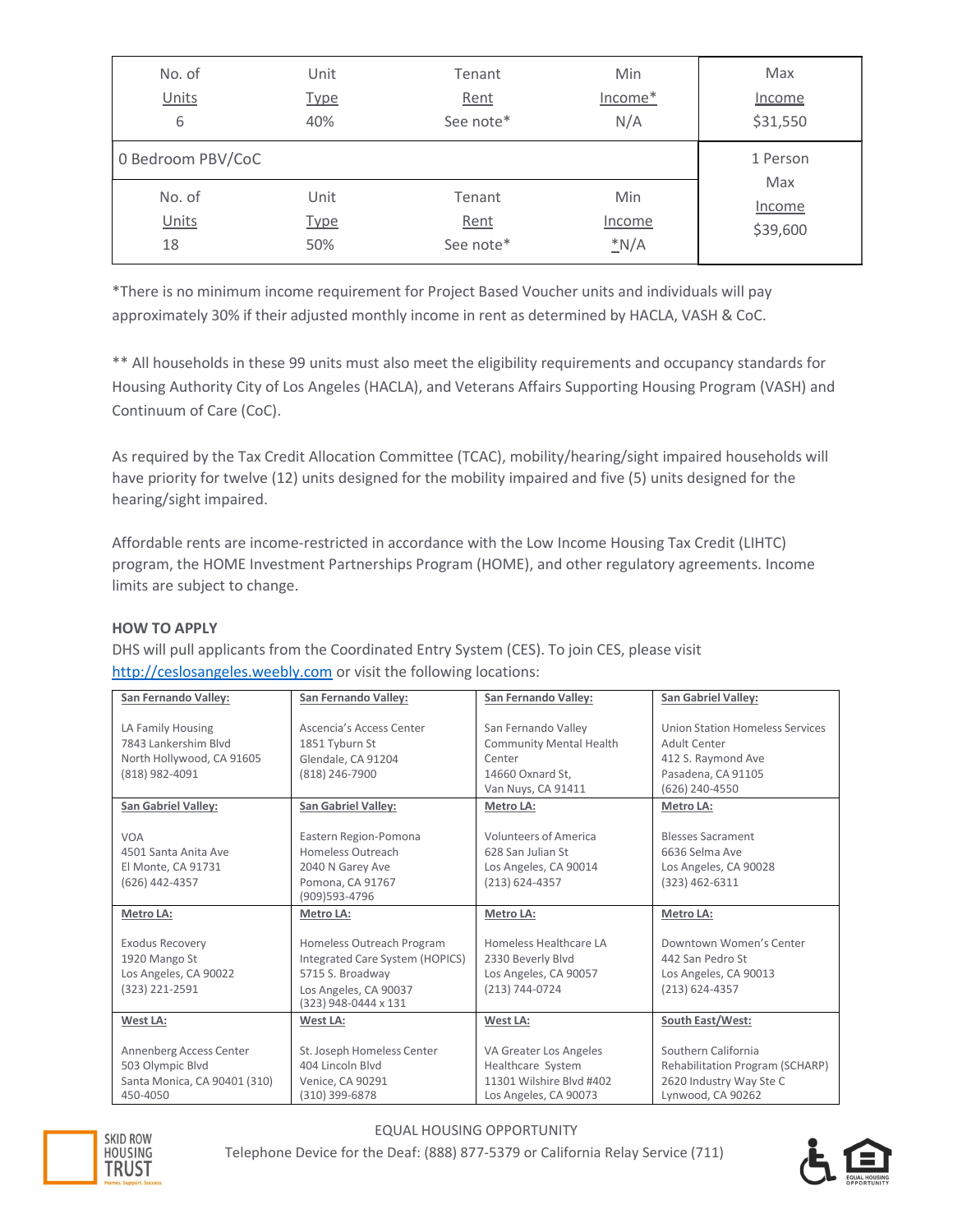|                                     |                           | (310) 478-3711                     | (310) 537-9780                  |
|-------------------------------------|---------------------------|------------------------------------|---------------------------------|
| East & South LA:                    | East & South LA:          | East & South LA:                   | East & South LA:                |
|                                     |                           |                                    |                                 |
| <b>Watts Labor Community Action</b> | Whittier First Day        | <b>Our Housing Place Solutions</b> | Long Beach Multi Service Center |
| Committee (WLCAC)                   | 12426 Whittier Blyd       | 16429 Bellflower Blyd              | 1301 W 12th St                  |
| 958 E. 108th St                     | Whittier, CA 90602        | Bellflower, CA 90706               | Long Beach, CA 90813            |
| Los Angeles, CA 90059 (323)         | (562) 945-4304            | (562) 804-2189                     | (562) 570-4500                  |
| 563-4721                            |                           |                                    |                                 |
| South Bay:                          | South Bay:                | South Bay:                         | <b>Antelope Valley:</b>         |
|                                     |                           |                                    |                                 |
| Harbor Interfaith Services          | St Margaret's Center      | Mental Health America              | Diane Grooms                    |
| 670 W 9th St                        | 10217 Inglewood, CA 90304 | 456 Elm Ave                        | <b>AV Homeless Coalition</b>    |
| San Pedro, CA 90731                 | (310) 672-2208            | Long Beach, CA 90802               | dvgrooms@gmail.com              |
| $(310)$ 831-0603                    |                           | (562) 437-6717                     |                                 |

Coordinated Entry System is a system of care for households experiencing homelessness that matches homeless individuals and families to housing and non-housing resources, such as medical supports, based on individual needs.

All units will be for direct referrals provided by the Los Angeles County Department of Health Services (DHS) and their Coordinated Entry System (CES) and first assessed for eligibility by Veterans Affairs (VA) and the Los Angeles County Department of Health Services (DHS) before submitting to Skid Row Housing Trust for tax credit and other eligibility requirements.

Households comprised of ALL full‐time student members do not qualify unless exempted by Section 42 of the Internal Revenue Code. Our complete Resident Selection Criteria is available at the Rental Office upon request.

## **SP7 APARTMENTS APPLICATION PROCESS**

Applicants/matches are processed in the order received by Coordinated Entry System (CES).

## **Interview**

At your scheduled appointment, please come prepared with all requested supporting documents as outlined in the application checklist below. We will confirm the information supplied on your application and answer any questions you may have. This interview takes approximately 45 minutes. Your leasing associate must verify all sources of income and assets. Your patience and cooperation is appreciated.

## **Apartment Offer**

When all documents have been received, verified, and approved, qualified applicants will be invited back to view the apartment that has been selected for them. Remember, you will only receive one offer of an apartment. If you decline that apartment, you will be considered to have withdrawn your application.

## **12 Month Lease Term**

Leases will be for a minimum term of one year.

## **Pets**

Residents may not keep any type of pet on the premises, with the exception of those persons with disabilities requiring service animals, or as otherwise required by law.



EQUAL HOUSING OPPORTUNITY Telephone Device for the Deaf: (888) 877‐5379 or California Relay Service (711)